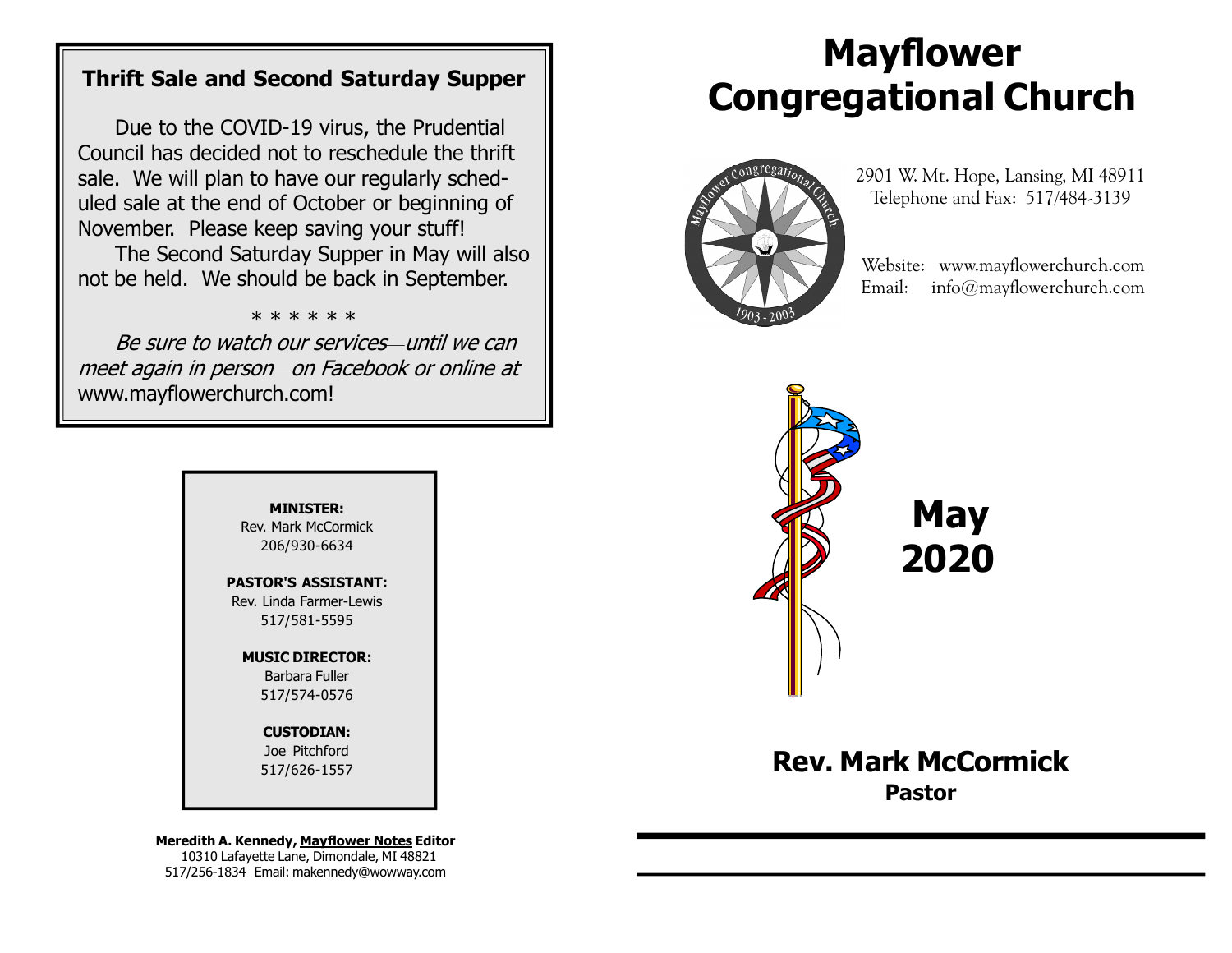# It's happening in May \*\*\*

- 5/3 Communion
- 5/10 Mother's Day
- 5/15 Deadline for June/July/August Mayflower Notes
- 5/25 Memorial Day
- 5/30 Work Day 9:00 to Noon
- 5/31 Advent House Lunches

\*\*\* Due to the coronavirus outbreak and orders to stay at home, please follow emails and/or phone calls for timely information on church services and events.

Sunday services will continue to be broadcast on Facebook and online at www.mayflowerchurch.com.

Stay home, stay safe, stay healthy!

#### A Final Note from Your Lay Leader, Barb Fuller

Dear Mayflower Friends and Family,

Pastor Mark tells me that the number one question he has received from our congregation as he has spoken to them on the phone is, "When will we start having church services again?" I will try to give you an answer to that question. We don't know. How is that for an answer?

 As you may have heard me say before, it will become more and more of a temptation to start up where we left off, even when our governor and our public health experts warn us to take it slow, to stay home as much as we can, and to continue with our social distancing. Here is the bottom line: we feel a tremendous responsibility to protect every individual associated with Mayflower because we love you all dearly. Each and every one of you is precious in our eyes and, therefore, vulnerable. No one is safe from contracting the virus and we don't want to take ANY chances. So, please be patient and rest in the knowledge that our time will come, and when it does, you will be the first to know!

Oh, rest in the Lord. Wait patiently for Him, and He shall give thee thy heart's desires. —from Psalm 37

> BIRTHDAYS 5/7 - Linda Wheeler 5/16 - Gil Wanger 5/18 - Roger Kennedy 5/19 - Marilyn Wanger 5/21 - Bob Pearson 5/30 - Darleen Wirt

> > OUTREACH FOCUS Christian Services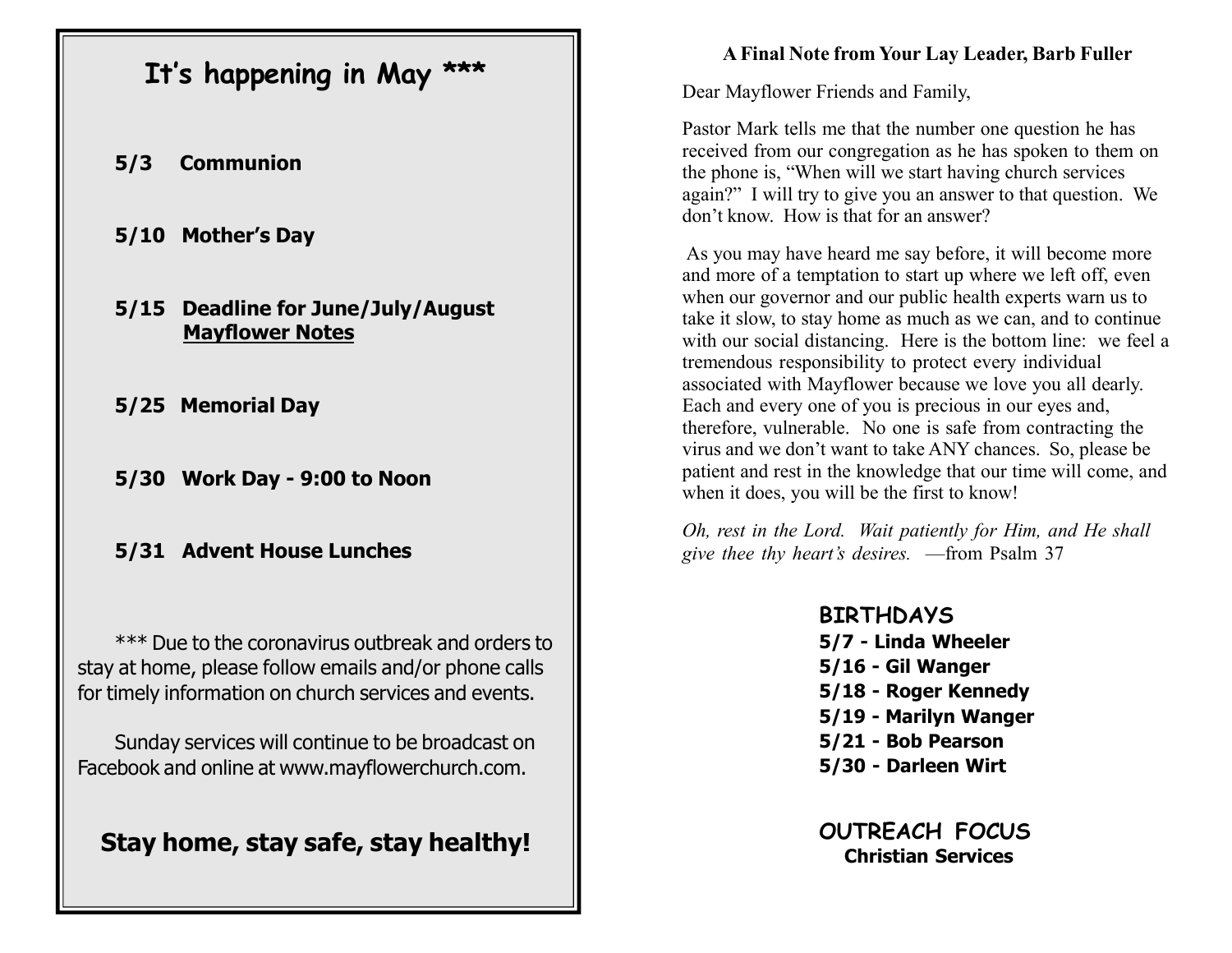#### Mayflower Financial News

Again due to the coronavirus, the Second Saturday Supper, the thrift sale, and all church services and activities continued to be canceled in April. Stay tuned for updates on May worship services and events!

A huge thank-you to all who sent in their pledges and contributions this month. We know that the church's expenses continue, regardless of being essentially closed, so we thank you for your faithful support.

The following is a summary of our finances as of March 31:

| Income:                      | \$<br>7,374.47  |
|------------------------------|-----------------|
| Expenses:                    | 6,929.12        |
|                              | \$<br>445.35    |
| <b>YTD</b> for Three Months: |                 |
| Income:                      | \$25,211.04     |
| Expenses:                    | 26,014.07       |
|                              | \$<br>$-803.03$ |
| <b>Fund Balances:</b>        |                 |
| Checking:                    | \$4,758.56      |
| Savings:                     | 74,562.16       |
| Heat Fund Savings:           | 20,855.12       |
| Savings CD:                  | 22,547.34       |
|                              | \$122,723.18    |

Detailed financial reports are available in the brochure rack in the office lobby. Please ask one of us if you have any questions.



—Linda Wheeler, Treasurer, and Lorraine Finison, Financial Secretary

#### Pastor Mark's Musings

Normal. Usual. Ordinary. Routine. These are the things we wish we had right now. In the face of unprecedented circumstances, we long to return to life as before. As we watch our TV screens and absorb the news, we are reminded that it will take a lot longer than we had hoped, and life may not ever look quite the same. What is our faith response?

There are some types of responses which always crop up during a time of national crisis. Jesus' return is imminent. Doomsday is around the corner. A one-world government is coming. These and other responses are based on fear. And make no mistake about it—fear is very real. But in my lifetime, every time there is a world or national crisis, I have heard similar scenarios and predictions. I heard it during the Cuban missile crisis, the Arab oil embargo, the 911 attacks and now the pandemic. And the reason for this is our desire to bring order to what seems like chaos.

Here are some things I would like to remind all of us:

— While it has not happened within our lifetimes, pandemics are not new. Pandemics have occurred all through history.

— While there is much economic pain, saving lives is and should be our first concern. The "stay at home" order is not an attempt to permanently remove our freedoms, but to severely curtail the spread of the virus. This is an emergency, and it is the role of government to protect its citizens from harm.

— As we are able, and in a responsible manner, we need to support relief efforts, whether governmental, secular, or faith-based.

— I believe the church will have increased opportunity for relevance both during and following the pandemic.

Keep up the good work, Mayflower, and keep the faith. Stay safe, stay healthy, and God be with you 'til we meet again.

Pastor Mark